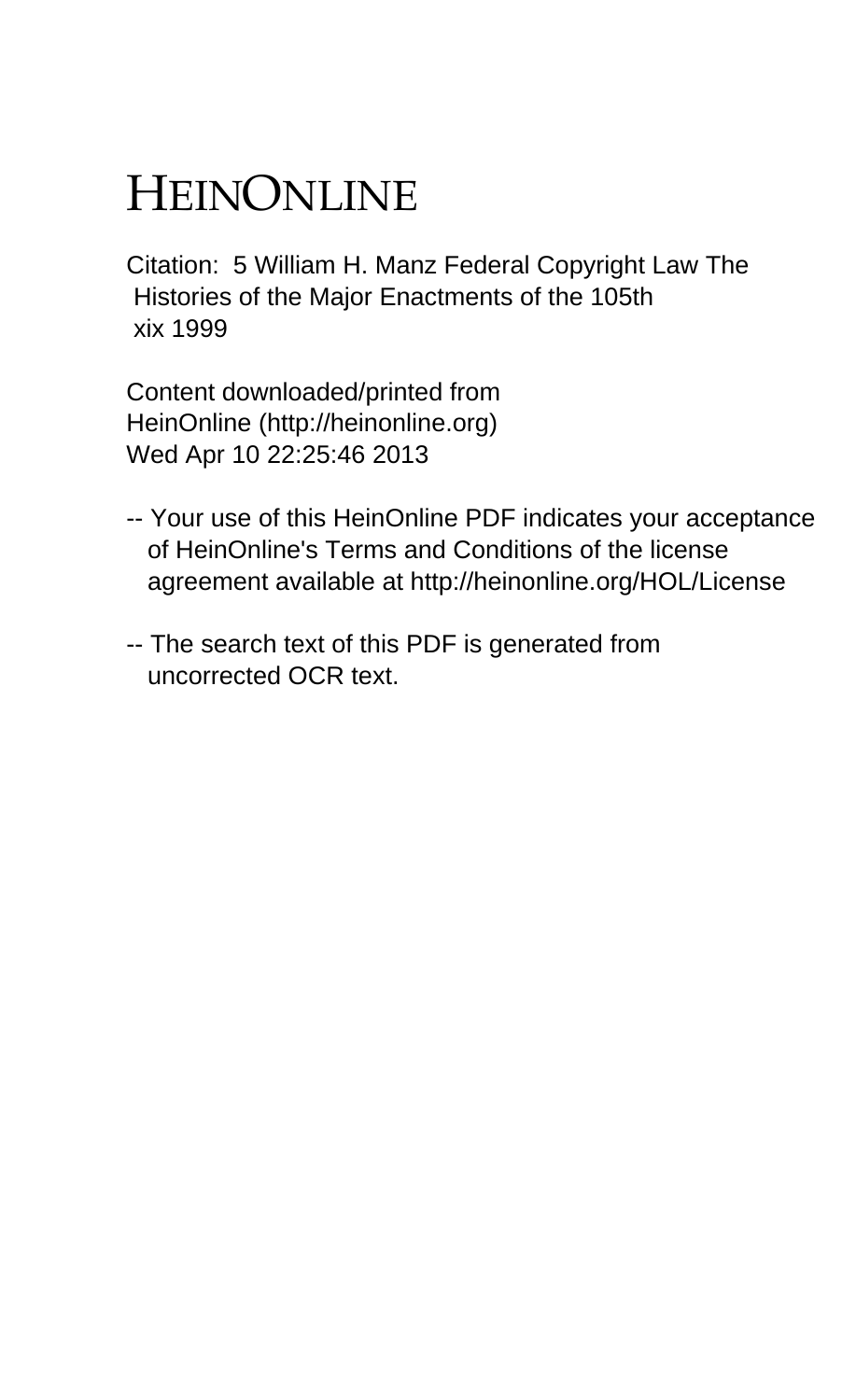## **LEGISLATIVE CHRONOLOGY**

## **1. No Electronic Theft (NET) Act**

## **House Actions**

| Jul. 25, 1997:           | Referred to the House Committee on the Judiciary.                                                                                         |  |
|--------------------------|-------------------------------------------------------------------------------------------------------------------------------------------|--|
| Aug. 5, 1997:            | Referred to the Subcommittee on Courts and Intellec-<br>tual Property.                                                                    |  |
| Sep. 11, 1997:           | Subcommittee Hearings held.                                                                                                               |  |
| Sep. 30, 1997:           | Subcommittee Consideration and Mark-up Session<br>held.                                                                                   |  |
| Sep. 30, 1997:           | Forwarded by Subcommittee to Full Committee<br>(Amended) by Voice Vote.                                                                   |  |
| Oct. 7, 1997:            | Committee Consideration and Mark-up Session held.                                                                                         |  |
| Oct. 7, 1997:            | Ordered to be Reported (Amended) by voice vote.                                                                                           |  |
| Oct. 23, 1997:           | Reported to House (Amended) by House Committee<br>on the Judiciary. H. Rep. No. 105-339.                                                  |  |
| Oct. 23, 1997:           | Placed on the Union Calendar, Calendar No. 198.                                                                                           |  |
| Nov. 4, 1997:            | Called up by House under suspension of the rules.<br>Considered by House as unfinished business. Passed<br>House (Amended) by voice vote. |  |
| <b>Senate Actions</b>    |                                                                                                                                           |  |
| Nov. 5, 1997:            | Received in the Senate and read twice and referred to<br>the Committee on the Judiciary.                                                  |  |
| Nov. 13, 1997:           | Passed Senate without amendment by unanimous<br>consent.                                                                                  |  |
| Nov. 14, 1997:           | Message on Senate action sent to the House.                                                                                               |  |
| <b>Executive Actions</b> |                                                                                                                                           |  |
| Nov. 13, 1997:           | Cleared for White House.                                                                                                                  |  |
| Dec. 5, 1997:            | Presented to President.                                                                                                                   |  |

xix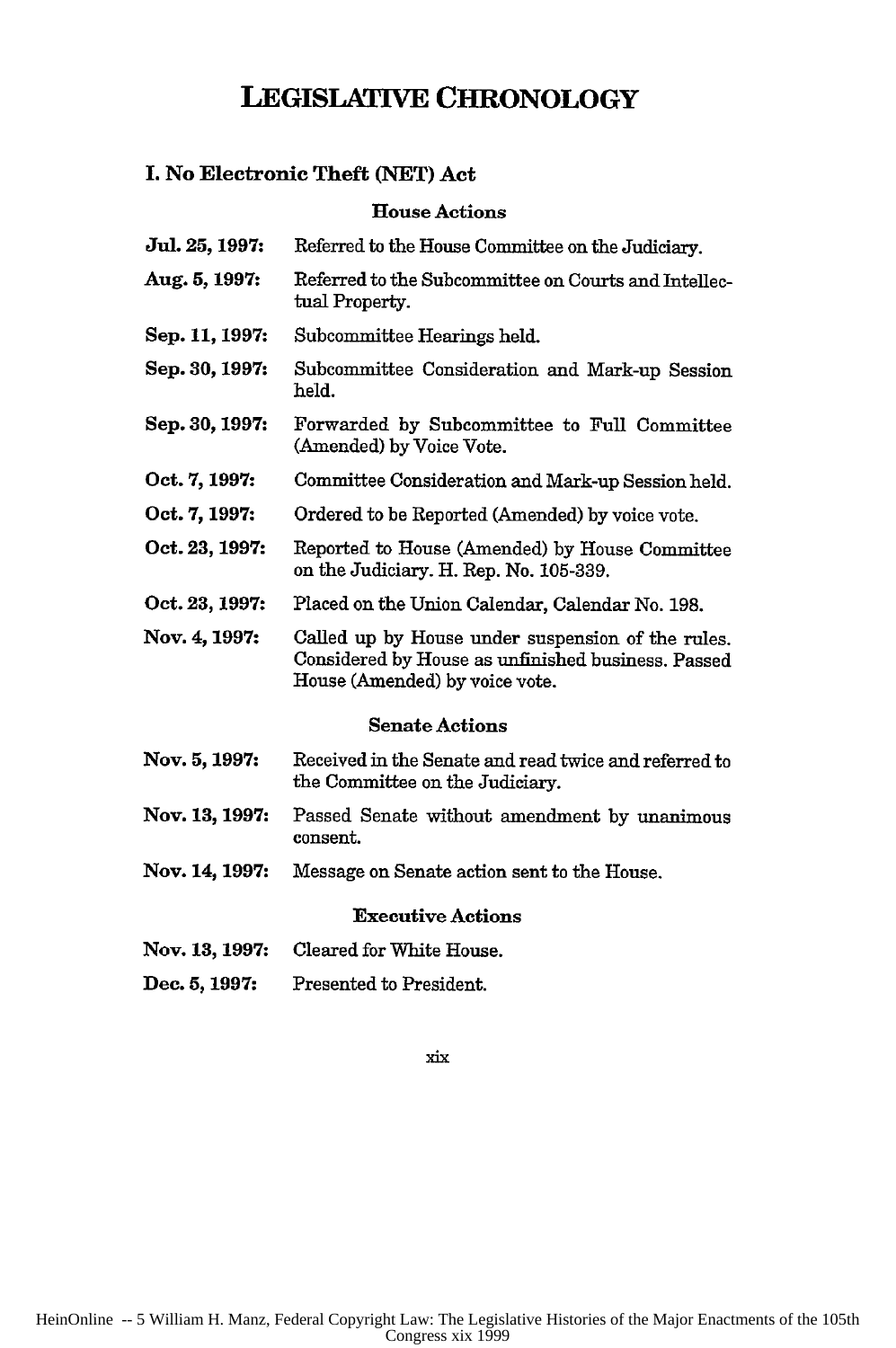## **II. Sonny Bono Copyright Extension Act**

#### **Senate Actions**

- **Mar. 20, 1997: S.** 505 read twice and referred to the Committee on the Judiciary.
- **Mar. 26, 1998:** H.R. **2589** received in the Senate and read twice and referred to the Committee on Judiciary.
- Oct. **7, 1998: S. 505** discharged **by** Senate Committee on the Judiciary. Measure laid before the Senate **by** unanimous consent. Amendment **SP 3782** proposed **by** Senator Lott for Senator Hatch agreed to in Senate by unanimous consent. Passed Senate with an amendment by unanimous consent. Message on Senate action sent to the House.

#### House Actions

- **Oct. 1, 1997:** H.R. 2589 referred to the House Committee on the Judiciary.
- **Mar. 3, 1998:** Committee Consideration and Mark-up Session held on H.R. 2589.
- **Mar. 4, 1998:** H.R. 2589 ordered to be Reported (Amended) by voice vote.
- **Mar. 18, 1998:** H.R. 2589 reported to House (Amended) by House Committee on Judiciary. H. Rep. No.105-452.
- **Mar. 18, 1998:** H.R. 2589 placed on the Union Calendar, Calendar No. **258.**
- **Mar. 24, 1998:** H.R. 2589 reported to House.
- **Mar. 25, 1998:** H.R. 2589 Amendments: HA 531 Amendment offered by Representative Coble, and ageed to by voice vote; HA 533 Amendment Offered by Representative McCollum, and failed by recorded vote: 150 - 259; HA 532 Amendment Offered by Representative Sensenbrenner, and agreed to by recorded vote: 297 - 112. Rule H. Res. 390 passed House. Called up by House under the provisions of rule H. Res. 390. The House

xx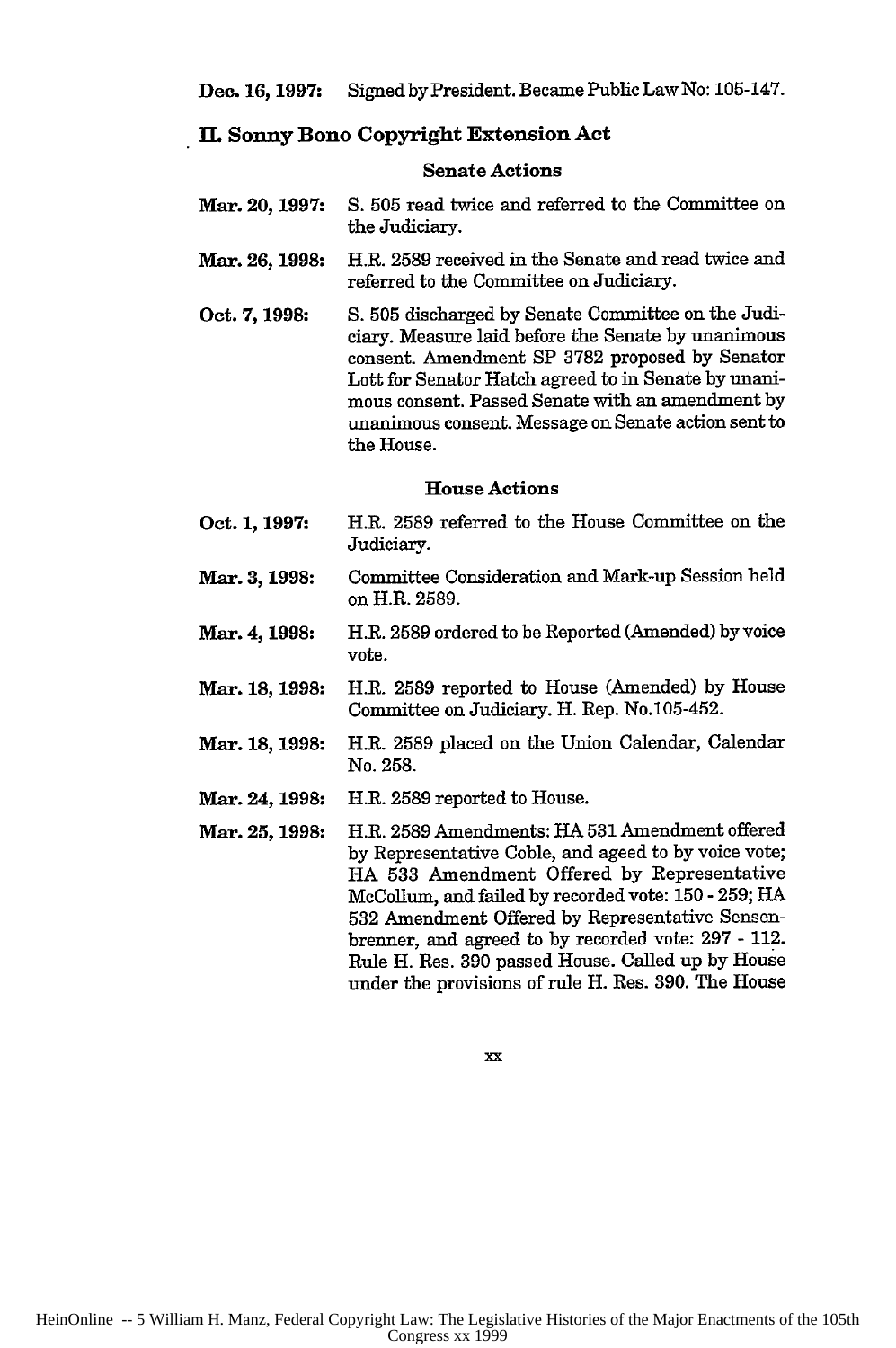adopted the amendment in the nature of a substitute as agreed to **by** the Committee of the whole House on the state of the Union. H.R. **2589** passed House (Amended) **by** voice vote.

**Oct. 7, 1998: S. 505** called up **by** House under suspension of the rules and passed **by** voice vote.

#### **Executive Actions**

| Oct. 7, 1998:  | Cleared for White House.                            |
|----------------|-----------------------------------------------------|
| Oct. 15, 1998: | Presented to President.                             |
| Oct. 27, 1998: | Signed by President. Became Public Law No: 105-298. |

## m. **Digital Millennium Copyright Act**

### **House Actions**

| July 29, 1997: | Referred to the House Committee on the Judiciary.                                          |
|----------------|--------------------------------------------------------------------------------------------|
| Aug. 7, 1997:  | Referred to the Subcommittee on Courts and Intellec-<br>tual Property.                     |
| Sep. 16, 1997: | Subcommittee hearings held.                                                                |
| Apr. 1, 1998:  | Committee consideration and mark-up session held.                                          |
| Apr. 1, 1998:  | Ordered to be Reported (Amended) by voice vote.                                            |
| May 22, 1998:  | Reported to House (Amended) by House Committee<br>on 105-551, Part I.                      |
| May 22, 1998:  | Referred jointly and sequentially to the House Com-<br>mittee on Commerce.                 |
| Jun. 5, 1998:  | Subcommittee hearings held.                                                                |
| Jun. 17, 1998: | Subcommittee consideration and mark-up session<br>held.                                    |
| Jul. 17, 1998: | Committee consideration and mark-up session held.                                          |
| Jul. 17, 1998: | Ordered to be Reported (Amended) by Yeas-Nay vote:<br>$41 - 0.$                            |
| Jul. 22, 1998: | Reported to House (Amended) by House Committee<br>on Commerce. H.Rep No. 105-551, Part II. |
|                |                                                                                            |

xxi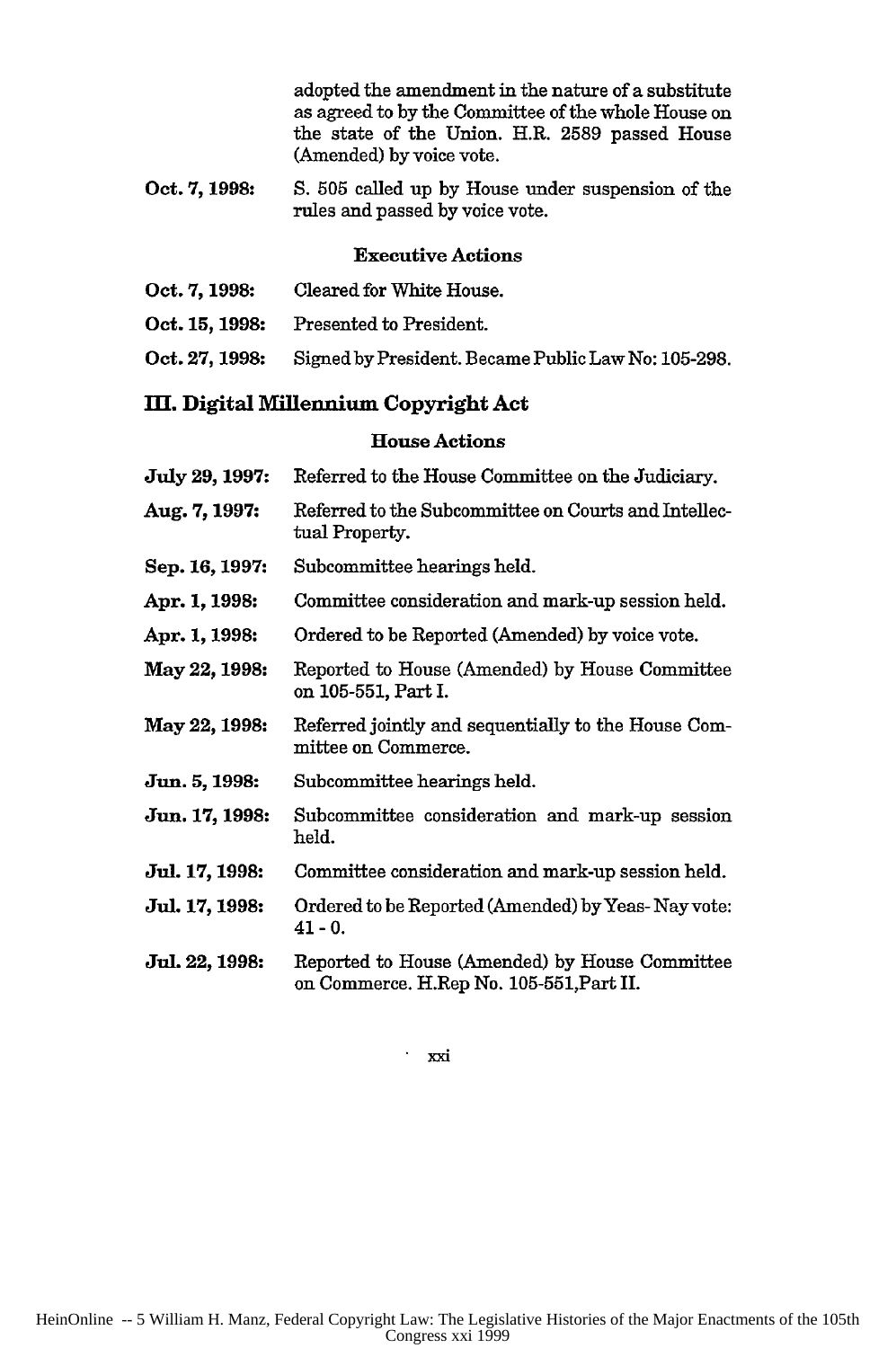- May **22, 1998: Jul. 22, 1998: Aug. 4, 1998: Apr. 30, 1998: May 6, 1998: May 11, 1998: May 14, 1998: Sep. 17, 1998: Aug. 31, 1998: Sep. 17, 1998:** Referred jointly and sequentially to the House Committee on Ways and Means. House Committee on Ways and Means discharged. Placed on the Union Calendar, Calendar No. 362. Called up by the House under suspension ofthe rules. Passed House (Amended) by voice vote. Senate Actions S. 2037 ordered to be reported by the Committee on Judiciary. S. 2037 reported to Senate by Senator Hatch without a report, and is placed on Senate Legislative Calendar under General Orders. Calendar No. 358. By Senator Hatch from Committee on Judiciary **filed** written report on **S.** 2037. Report No. 105-190. Additional views filed. **S.** 2037 laid before Senate by unanimous consent. Amendment SP 2411 proposed by Senator Hatch, and agreed to in Senate by voice vote. Passed Senate with an amendment by Yea-Nay vote. 99-0. Senate incorporated **S.** 2037 in H.R. 2281 as an amendment. Senate passed companion measure H.R. 2281 in lieu of this measure by unanimous consent. Senate vitiated previous passage. Indefinitely postponed by Senate by unanimous consent. Received in the Senate. Read twice. Placed on Senate Legislative Calendar under General Orders. Calendar No. 535. Measure laid before Senate by unanimous consent. Senate struck all after the Enacting Clause and substituted the language of **S.** 2037 amended. Passed Senate in lieu of **S.** 2037 with an amendment by unanimous consent.
- **Sep. 18, 1998:** Message on Senate action sent to the House.

xxii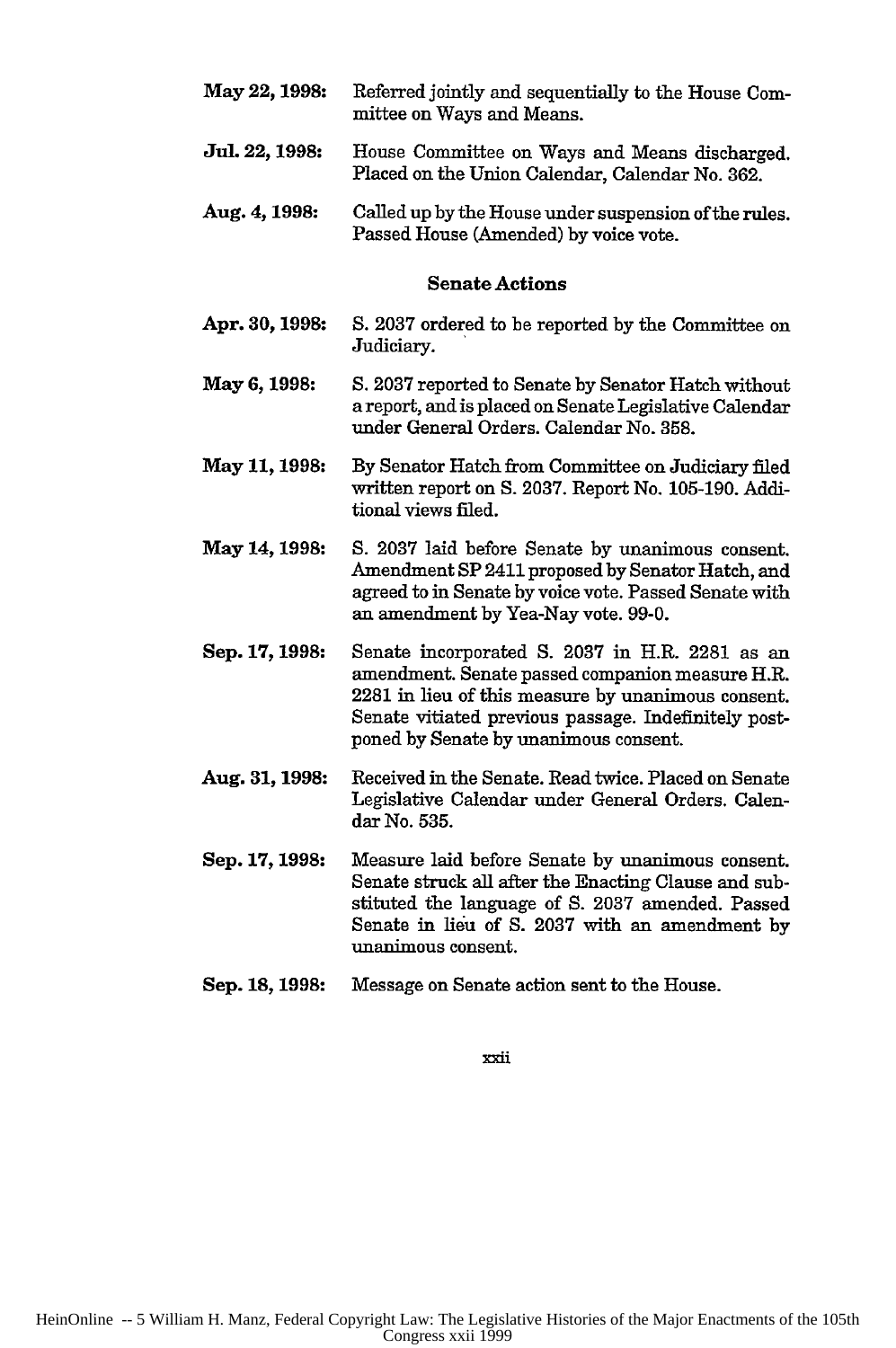**Oct. 8, 1998:** Conference papers: Senate report and managers' statement official papers held at the desk in Senate. Message on Senate action sent to the House.

#### Conference Actions

- Sep. **17, 1998:** Senate insists on its amendment asks for a conference and appoints as conferees Sens. Hatch; Thurmond and Leahy.
- Sep. 23, 1998: On motion that the House disagree to the Senate amendment, and agree to a conference Agreed to without objection. The Speaker appoints as conferees Reps. Hyde, Coble, Goodlatte, Conyers, Berman Bliley, Tauzin, and Dingell..
- Sep. 24, 1998: Conference held.
- Oct. **8, 1998:** Conference report H. Rep No. 105-796 filed in House. Senate agreed to conference report by unanimous consent. Conferees agreed to file conference report.
- Oct. 12, **1998:** House agreed to conference report by voice vote.

#### Executive Actions

- Oct. 12, **1998:** Cleared for White House.
- Oct. 20, **1998:** Presented to President.
- Oct. 28, **1998:** Signed by President. Became Public Law No: 105-304.

xxiii